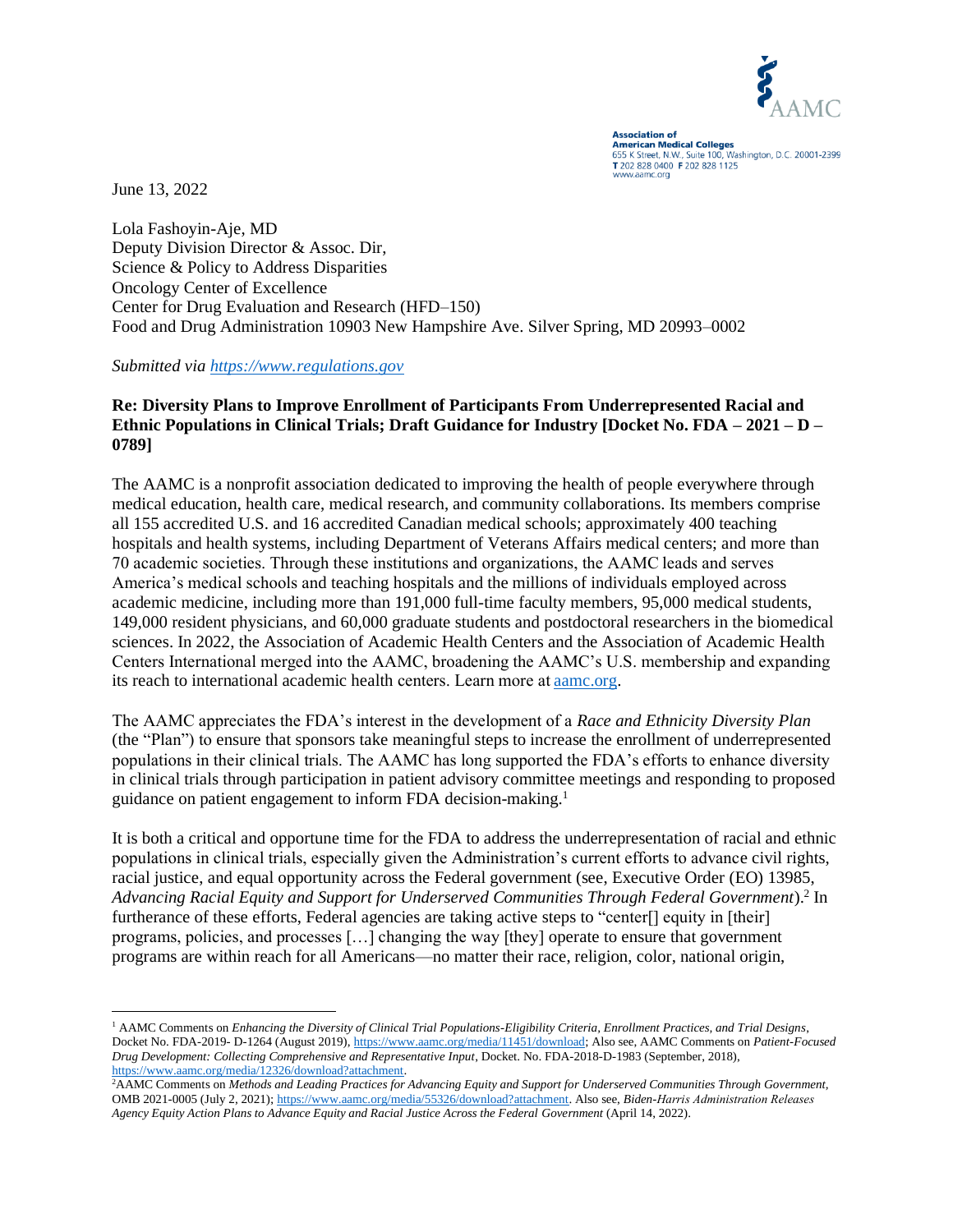disability, sex, sexual orientation, locality, or age."<sup>3</sup> For example, the Department of Health and Human Services (HHS) recently joined 90 other Federal agencies in the release of an *Equity Action Plan*,<sup>4</sup> and the Department's efforts to advance opportunity and health equity do not end here. Last year, the HHS Secretary's Advisory Committee on Human Research Protections (SACHRP) released recommendations on ways to promote "distributive justice in research" under the Federal Policy for the Protection of Human Subjects (also known as the "*Common Rule*," 45 CFR part 46). SACHRP acknowledged, that while the systemic under representation of certain populations in research is a complicated issue, "[i]ssues of justice inspire demands for quick action, but it is far easier to identify problems than to craft meaningful and sustainable solutions."<sup>5</sup>

Dismantling structural racism and addressing health inequity is a primary concern for the biomedical research and broader community, particularly in light of the persistent racial violence and social tensions that have disproportionately affected people from racial and ethnic minority groups. **The AAMC and the AAMC Center for Health Justice (www.aamc.org/healthjustice)<sup>6</sup> agree that addressing the underrepresentation of populations in research is a complex issue that requires immediate action. To achieve this goal, we recommend any diversity strategy or Plan to improve the enrollment of underrepresented racial and ethnic groups in clinical trials include robust coordination and engagement with individuals and communities that are closest to injustice and inequity (see** *Section II. Community Engagement***).** 

#### **I. Inter-Agency Coordination**

In previous comments to the FDA, the AAMC has recommended the use of the FDA's Office of Patient Affairs (OPA) for streamlining patient engagement efforts and ensuring a coordinated and broader interagency approach.<sup>7</sup> Considering the current agenda to address equity and justice across the Federal government, **we strongly recommend the immediate establishment of an inter-agency working group or task force to enhance collaboration and facilitate comprehensive evaluation of the FDA's patient engagement efforts, including activities related to this proposed guidance such as the related collection of race and ethnicity data, and social determinants of health data to better understand the retention of participants in studies.** The FDA should consider utilizing the existing infrastructure and resources of the OPA — established, in part, to coordinate and implement FDA's patient engagement activities and serve as a platform for communicating with the patient community.<sup>8</sup>

There are two key resources that might be of interest if the FDA proceeds with the establishment of an interagency working group — first, the *Interagency Working Group on Equitable Data* ("Data Working Group") supported by EO 13985 and second, April 2022 recommendations from the National Academies of Science, Engineering, and Medicine ("Academies") on *Improving Representation in Clinical Trials and Research*: *Building Research Equity for Women and Underrepresented Groups.*

<sup>3</sup> Press Release, *HHS Statements on New Plan to Advance Equity in the Delivery of Health and Human Services* (April 14, 2022). <sup>4</sup> Department of Health and Human Services, *Equity Action Plan* (last visited June 7, 2022).

<sup>5</sup> Department of Health and Human Services, Secretary's Advisory Committee on Human Research Protections, *Consideration of the Principle of Justice under 45 CFR part 46* (July 22, 2021).

<sup>&</sup>lt;sup>6</sup> The AAMC Center for Health Justice was founded in 2021 with the primary goal for all communities to have an equitable opportunity to thrive — a goal that reaches well beyond medical care. Achieving health justice means addressing the common roots of injustice through implementation of policies and practices that are explicitly oriented toward equity. The AAMC Center for Health Justice partners with public health and community-based organizations, government and health care entities, the private sector, community leaders, and community members to build a case for health justice through research, analysis, and expertise. Additional information available at [www.aamc.org/healthjustice.](http://www.aamc.org/healthjustice)

<sup>7</sup> Supra Note 1.

<sup>8</sup> Request for Comment, *Enhancing Patient Engagement Efforts Across the Food and Drug Administration*, Docket No. FDA-2017-N-0455 (March 2017).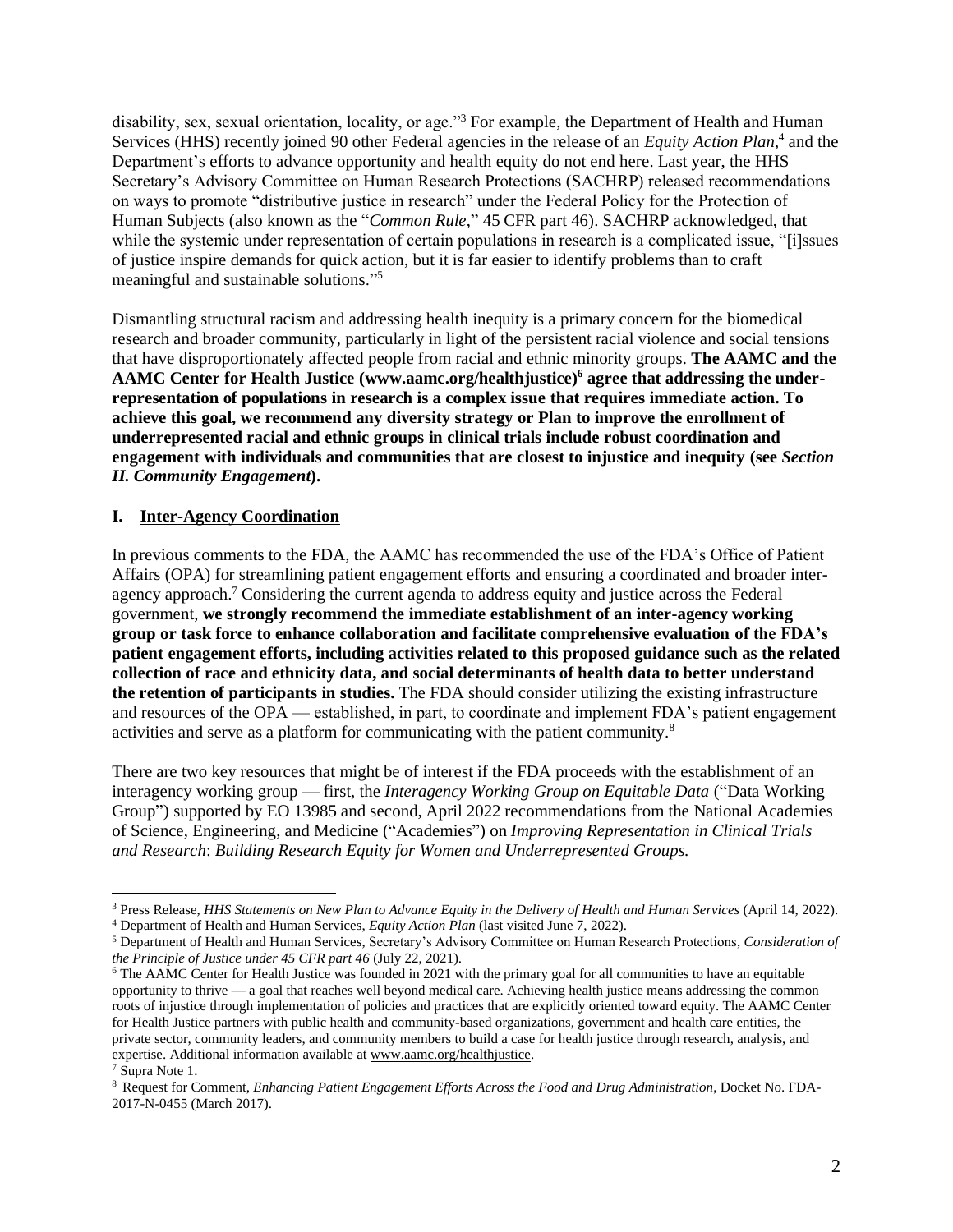Pursuant to EO 13985, the Data Working Group was created to facilitate the sharing of information and best practices across the Federal government and develop recommendations for addressing inadequacies and inequities in federal data collection programs. **Notably, the Data Working Group recently issued a recommendations report which identified several priority areas, one of which has tremendous impact on this proposed guidance: the revision of the Office of Management and Budget (OMB) Statistical Policy Directive 15:** *Standards for Maintaining, Collecting, and Presenting Federal Data on Race and Ethnicity* **(an issue further discussed below, Section V. Definition of Race and Ethnicity). The need for revision was clearly articulated by the Data Working Group in the final report:** 

"Federal standards are important because they ensure consistent and comparable data government-wide. However, many who met with the Working Group emphatically stated that many individuals—for example, people of Middle Eastern and North African heritage and subgroups of Asian American, Native Hawaiian and Pacific Islanders—are not represented within the current minimum racial and ethnic categories, leaving them unseen in government statistics and masking important inequities."<sup>9</sup>

The FDA should also refer to the recent Academies publication on improving representation in clinical trials, recommending the establishment of an interdepartmental working group that includes HHS/FDA. This group would be responsible for completing specific tasks such as "determining what 'representativeness' means for [clinical trial] protocols and product development plans." <sup>10</sup> As stated in the Report:

"The Department of Health and Human Services (HHS) should establish an intradepartmental task force on research equity charged with coordinating data collection and developing better accrual tracking systems across federal agencies, including the Food and Drug Administration (FDA), National Institutes of Health (NIH), Centers for Disease Control and Prevention (CDC), Agency for Healthcare Research and Quality (AHRQ), Health Resources Services Administration (HRSA), Indian Health Services (IHS), Centers for Medicare and Medicaid Services (CMS), and two departments outside of HHS, the Department of Veterans Affairs and Department of Defense."<sup>11</sup>

# **II. Community Engagement**

The FDA's proposed Plan supplements previous guidance, the *Collection of Race and Ethnicity Data in Clinical Trials* (October 2016) which recommends sponsors develop and submit a plan to increase participant diversity in clinical trials. The AAMC has commented extensively on the collection and use of race and ethnicity in clinical trials, emphasizing the need for robust bi-directional community and patient engagement to maximize the recruitment and retention of diverse populations.<sup>12</sup> Several of those recommendations are applicable here:

Identify effective communication pathways to reach diverse patient populations such as increasing access to telehealth services and electronic technology.

<sup>9</sup> Equitable Data Working Group Report, *A Vision for Equitable Data Recommendations from the Equitable Data Working Group*, Page 5 (April 22, 2022).

<sup>10</sup> National Academies of Sciences, Engineering, and Medicine 2022. *Improving Representation in Clinical Trials and Research: Building Research Equity for Women and Underrepresented Groups*. Washington, DC: The National Academies Press. https://doi.org/10.17226/26479.

<sup>11</sup> *Id*.

<sup>12</sup> AAMC Comments, *Evaluation and Reporting of Age, Race, and Ethnicity Data in Medical Device Clinical Studies*; Docket No. FDA-2016-D-0734 (September 2016).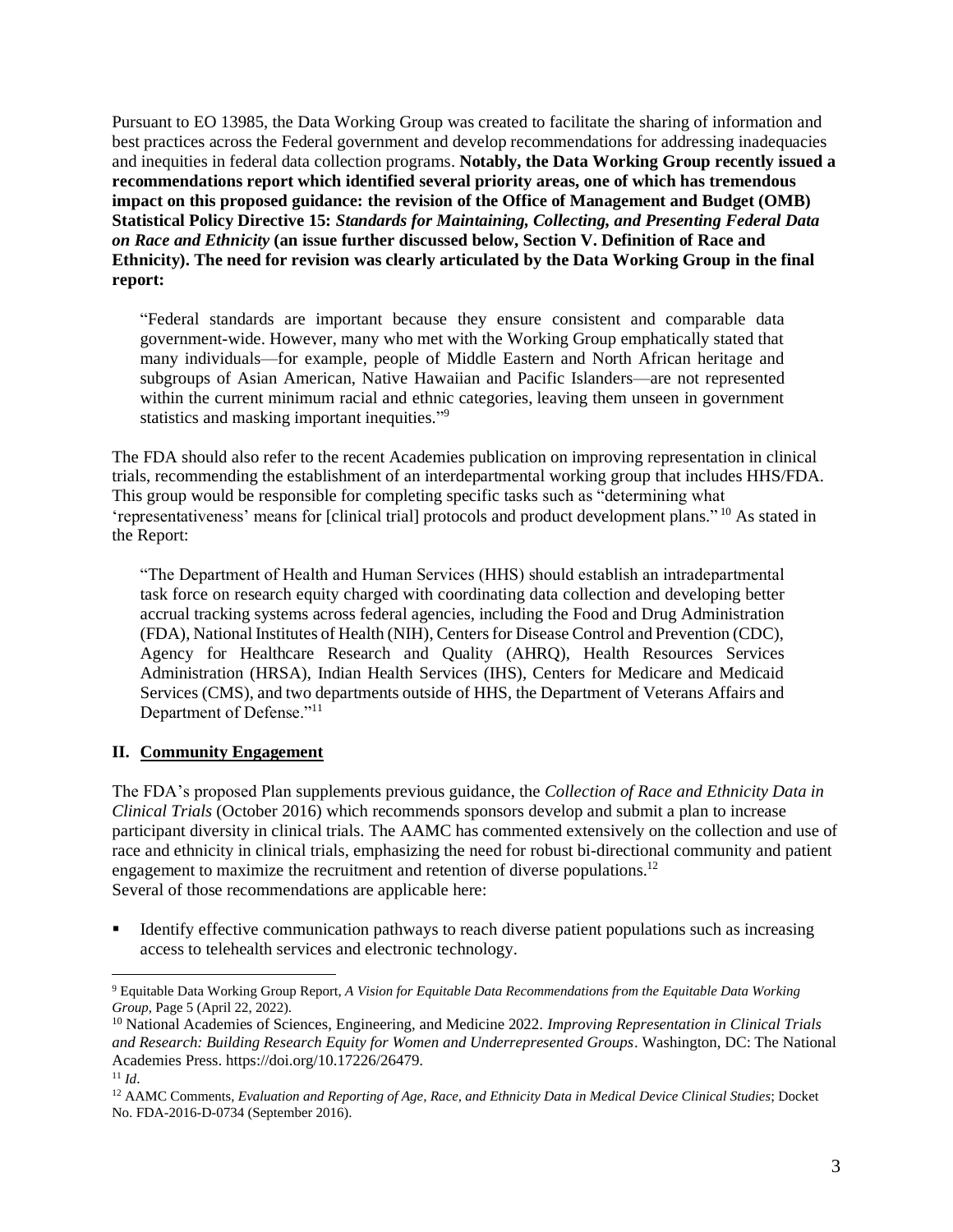- Engage minority professional health organizations, community partners, and advocacy groups to build authentic relationships between the FDA, sponsors, and interested communities, including racial and ethnic subpopulations or populations with low literacy or limited English proficiency.
- Ensure community partners are not solely advocates selected, trained, or funded by drug device and biotechnology companies. Partnerships should be led by local organizations and leaders who are better positioned to leverage existing relationships, ensuring that recruitment is conducted in a culturally sensitive manner while upholding public trust.
- Establish a definition for successful patient enrollment and participation. "An ideal outcome should not only include an end result of medical products which meet the needs of a diverse patient population, but also the development of a broad community of patients who are active participants in medical product development. This will in turn facilitate dissemination efforts and outreach to populations that would benefit from information about those medical products." <sup>13</sup> An 'ideal outcome' also extends to the *use* of newly generalizable evidence and strengthened community relationships to ensure all populations have equitable access to the medical innovations developed through clinical research.

Referencing the *Tuskegee Study of Untreated Syphilis in the Negro Male*, the FDA states that the "mistrust of the clinical research system may stem from historical events that adversely impacted racial and ethnic minorities" (lines 109-111). **In recognition of historical and contemporary events and the continued mistrust in the health care system, <sup>14</sup> it is** *imperative* **that the FDA encourage sponsors to solicit community input to assist not only with their enrollment and recruitment efforts but the development of the Diversity Plan itself. Further, it is notable that the Plan does not include a specific recommendation for community co-development<sup>15</sup> which we believe could be added as additional Category or incorporated into** *Category 3* **(Goals for enrollment of underrepresented and ethnic participants) or** *Category 4* **(Specific plan of action to enroll and retain diverse participants).**

# **III. Content of Plan and Additional Issues for Consideration**

# *Plan Content and Clarification of Goals*

In *Section V., Content of the Plan*, the FDA identifies several issues that sponsors should consider, including "defin[ing]enrollment goals for underrepresented racial and ethnic participants *as early as practicable* in clinical development for a given indication" (emphasis added). The FDA also asserts that "[i]n the event that recruitment goals are not met despite best efforts, sponsors should discuss with FDA a plan to collect this data in the post-marketing setting" (footnote 24). On its face, these recommendations appear to provide sponsors with significant flexibility to self-define goals and/or standards for the assessment of race and ethnicity without specific guidance on ideal benchmarks and/or goals for enrollment and retention.

**To better ensure the FDA conducts a thorough review of whether sponsors' goals are being met, we recommend that the FDA specify that identification of enrollment goals take place** *prior to the commencement of research* **(i.e., during the development of the Plan), instead of "as early as practicable in clinical development." This would also allow for sponsors to define enrollment goals with input from community members and community-based organizations.** 

<sup>13</sup> *Id*.

<sup>&</sup>lt;sup>14</sup> Shariff et al., More than Tuskegee: Understanding Mistrust about Research Participation J Health Care Poor Underserved. 2010 August; 21(3): 879–897. doi:10.1353/hpu.0.0323.

<sup>&</sup>lt;sup>15</sup> The FDA should consider the White House Office of Science and Technology Policy's current activities related to the coproduction of knowledge with communities to inform Federal research programs, see:

[https://www.nationalacademies.org/event/05-12-2022/co-producing-knowledge-with-communities-equity-in-federal-research](https://www.nationalacademies.org/event/05-12-2022/co-producing-knowledge-with-communities-equity-in-federal-research-programs)[programs](https://www.nationalacademies.org/event/05-12-2022/co-producing-knowledge-with-communities-equity-in-federal-research-programs) (last visited June 7, 2022).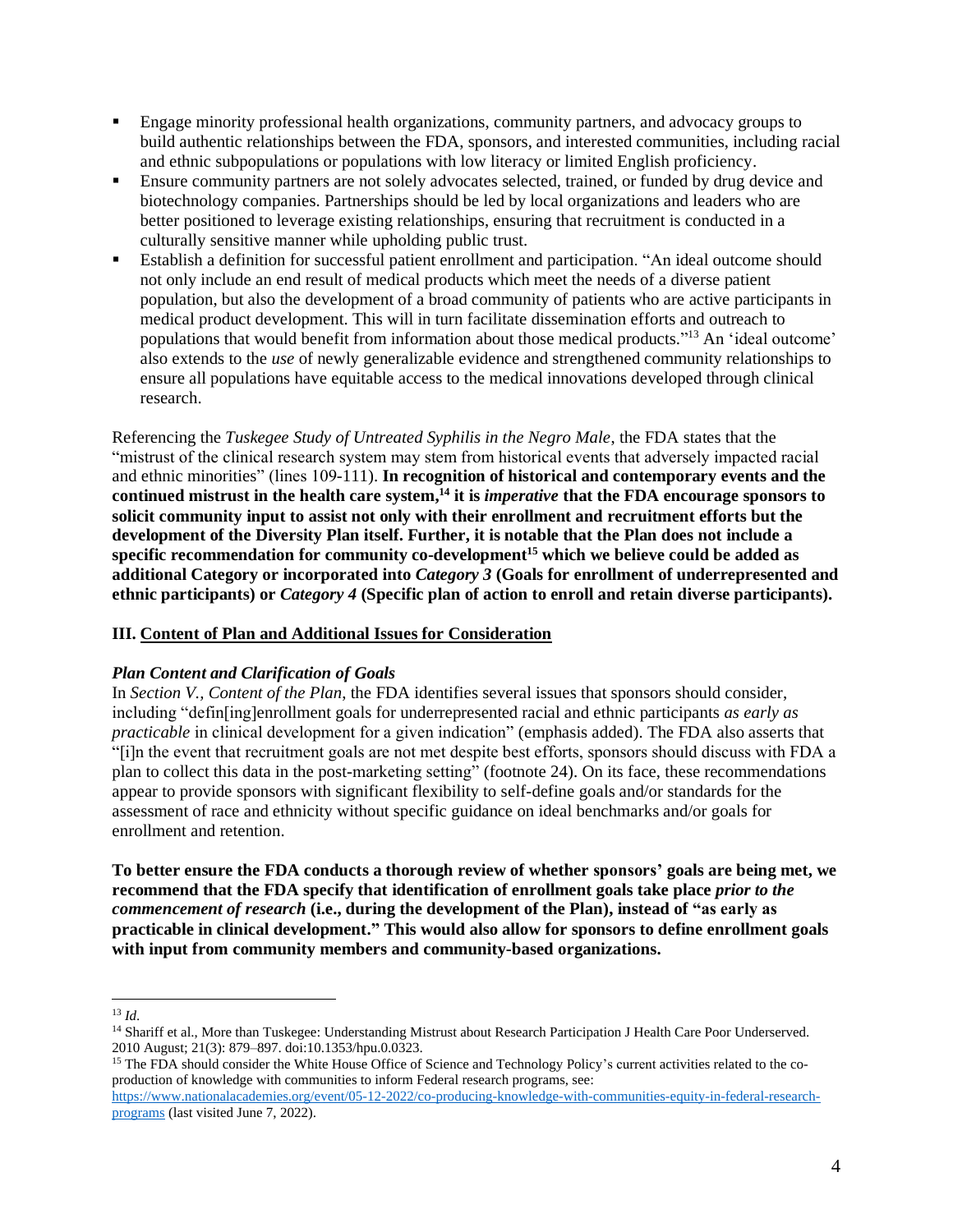## *Additional Issues and Topics for Inclusion*

There are several aspects of the Plan that could benefit from greater detail and supplementary guidance to ensure sponsors clearly understand the FDA's expectations, thereby minimizing the potential for ambiguity and misunderstanding. Additionally, there are issues and topics that should be considered but are not explicitly identified or expanded in the draft guidance. These include but are not limited to:

- Compensation to research participants and caregivers/family members
- Financial and social burden related to participation in clinical trials
- Language and literacy barriers
- Access to telecommunication services
- Building inclusivity in clinical trials for pregnant and lactating women, pediatrics, individuals with disabilities, LGBTQ+ communities and others underrepresented groups
- Institutional review board (IRB) considerations (e.g., ensuring diverse representation of IRB membership, IRB determination of clinical trial representation)
- FDA review of sponsor data from outside of the United States

## **We encourage the FDA to reinforce this guidance with supplemental information or guidance addressing the issues above, in addition to giving deference to the potential issues and concerns raised by other commentors.**

## **IV. Timeline for Submission**

The FDA indicates that sponsors should "collect data to explore the potential for differences in safety and/or effectiveness associated with race and ethnicity throughout the entire development life-cycle of the medical product and just during pivotal trials(s) or studies" (lines 208-211). Additionally, sponsors should submit their Plan "as soon as practicable during drug development but no later than when a sponsor is seeking feedback regarding the applicable pivotal trial(s) for the drug (often at the EOP2 meeting)" (lines 150-152).

**To ensure potential differences in safety and/or effectiveness are addressed "throughout the** *entire* **development lifecycle" (emphasis added), we recommend sponsors submit their Plan to the FDA well in advance of the formal End-of-Phase 2A (EOP2) meeting. EOP2 meetings are intended to "address outstanding questions and scientific issues that arise during the course of a clinical investigation, aid in the resolution of problems, and facilitate evaluation of drugs." <sup>16</sup> Conceivably, for safety and efficacy issues to be prudently addressed, concerns should be discussed and evaluated**  *at the time of* **Plan development (i.e., prior to the EOP2 meeting).** 

#### **V. Definition of Race and Ethnicity**

#### *Race and Ethnicity as Dynamic Constructs*

**Finally, we would like to emphasize that race and ethnic identification are dynamic rather than static constructs and note the FDA's reliance on the OMB's definition of race and ethnicity in the draft guidance. <sup>17</sup>** The AAMC provided comments on the OMB's 2016 request for feedback on

<sup>16</sup> Department of Health and Human Services and Food and Drug Administration, Guidance for Industry: *IND Meetings for Human Drugs and Biologics Chemistry, Manufacturing, and Controls Information* (May 2021).

<sup>&</sup>lt;sup>17</sup> See Footnote 3, "FDA follows the Office of Management and Budget's definitions of race and ethnicity. See Office of Management and Budget (OMB) Directive No. 15 Revisions to the Standards for the Classification of Federal Data on Race and Ethnicity (October 30, 1997). […] Consistent with OMB Policy Directive 15, the categories in this classification are socialpolitical constructs and should not be interpreted as being scientific or anthropological in nature. Ethnicity is comprised of two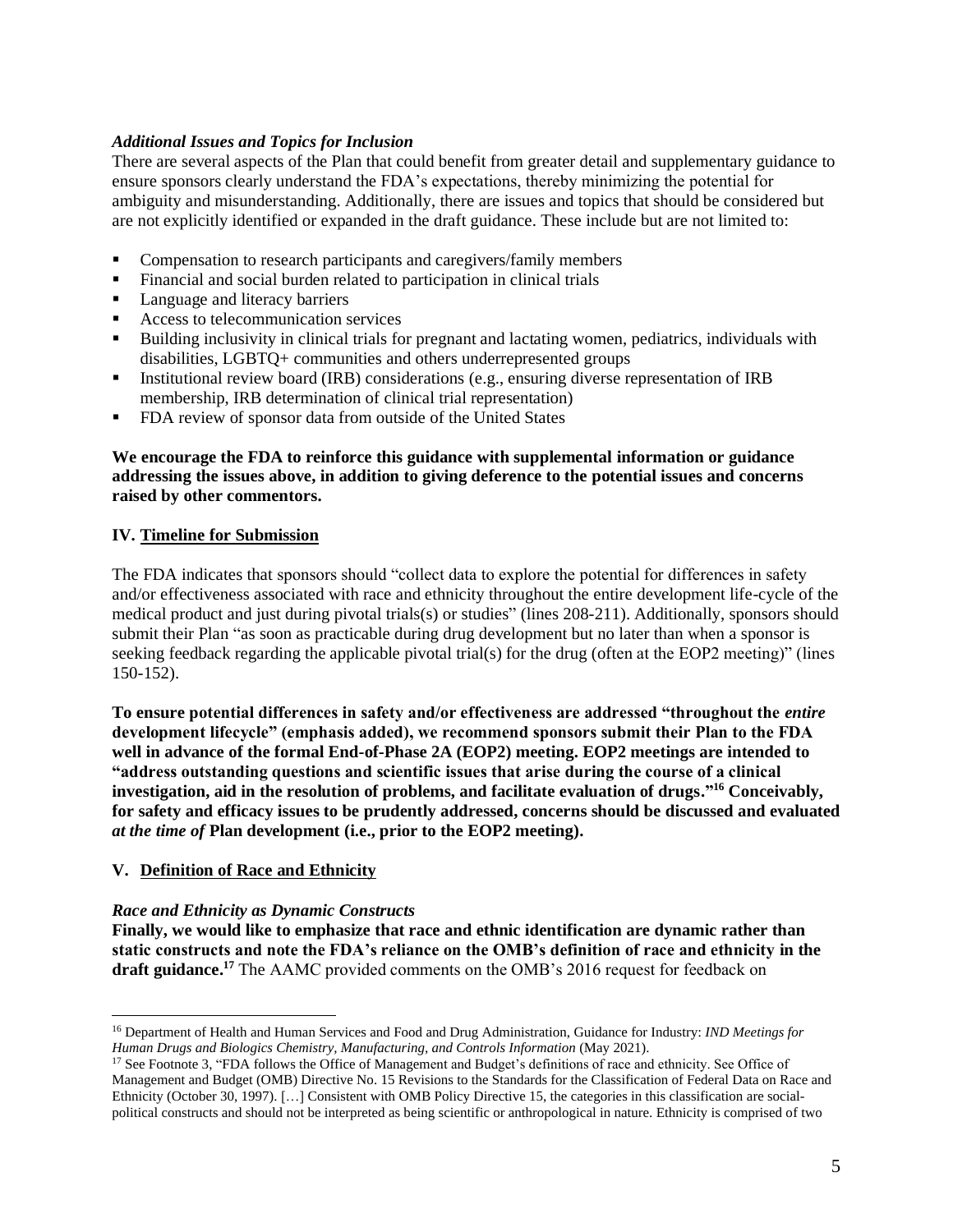*Maintaining, Collecting, and Presenting Federal data on Race and Ethnicity, and reiterated many of* those recommendations in response to a 2021 OMB request for comments on advancing equity across the federal government. Four recommendations are especially applicable to this draft guidance:<sup>18</sup>

- Abandon the "principal minority race" category currently in use and reserved for "Black or African" Americans." The continued use of the category permits in certain circumstances the presentation of the "White" category, the "Black / African American" category, and an "All other races" category. Significant differences might, however, exist between groups aggregated into the "All other races" category (i.e. Asian Americans, Native Americans, Hispanics/Latinos, etc.), thereby impeding our ability to identify salient inequities. In service of detecting subgroup differences with the aim of developing needed interventions, use of "All other races" as a reporting category should be discontinued in instances where the sample sizes of racial/ethnic subgroups permit more detailed reporting.
- The collection of race and ethnicity information should include the collection of additional demographic data to capture groups that are often excluded from definitions related to "health equity/health disparity" (i.e., LGBTQ+, persons with disabilities).
- The minimum set of racial and ethnic categories used when collecting or presenting data *should not* limit the collection of additional, more granular race or ethnicity data, provided any subgroup can be aggregated into the minimum set when required.
- The creation of a subcategory for individuals who self-identify as Middle Eastern/North American (MENA), a group often aggregated into the "White" race category, is critical to ensuring the accurate collection of disparities germane to MENA and other groups. Equally important, is that any effort to refine the OMB's racial and ethnic categories, must be rooted in community guidance. Self-identified race and ethnicity must remain the gold standard and every effort must be made to ensure all populations can "see" themselves in the response categories.

**While the AAMC supports the collection of race and ethnicity data, it is critical to note that the OMB's guiding principles have not been updated since the initial 1977 standards and subsequent 1997 revision. Reliance on the OMB's antiquated terminology related to race and ethnicity in the context of drug/device product performance, increases the potential for bias and discrimination. <sup>19</sup> It also undermines the intended goals of this proposed guidance and ultimately the broader goals outlined in the HHS Equity Action Plan. We recommend consideration of the recommendations issued by the White House Interagency Data Working Group, as well as coordination with the OMB's current efforts to develop updated guidance to promote an "improved understanding" of racial and ethnic classification categories.<sup>20</sup>**

We would also like to re-emphasize the aforementioned recommendation for a multi-stakeholder convening to discuss the Federal collection and use of demographic information, standardization of data categories, and discontinuation of categories that further perpetuate salient inequities and discrimination, (see Section I).

categories: Hispanic/Latino or not Hispanic/Latino. Race is comprised of five minimum categories: American Indian or Alaska Native, Asian, Black or African American, Native Hawaiian or Other Pacific Islander, and White."

<sup>18</sup> AAMC Comments, *Standards for Maintaining, Collecting, and Presenting Federal Data on Race and Ethnicity*, Docket No. OMB 2016-23672, https://www.aamc.org/media/11646/download?attachment (October 2016).

<sup>19</sup> For example, the FDA requests sponsors collect data on factors for device performance (e.g., phenotypic, anatomical, or biological) to understand effects across diverse populations, using variations skin pigmentation that impact device performance (lines 184-188).

<sup>20</sup> Supra Note 9.